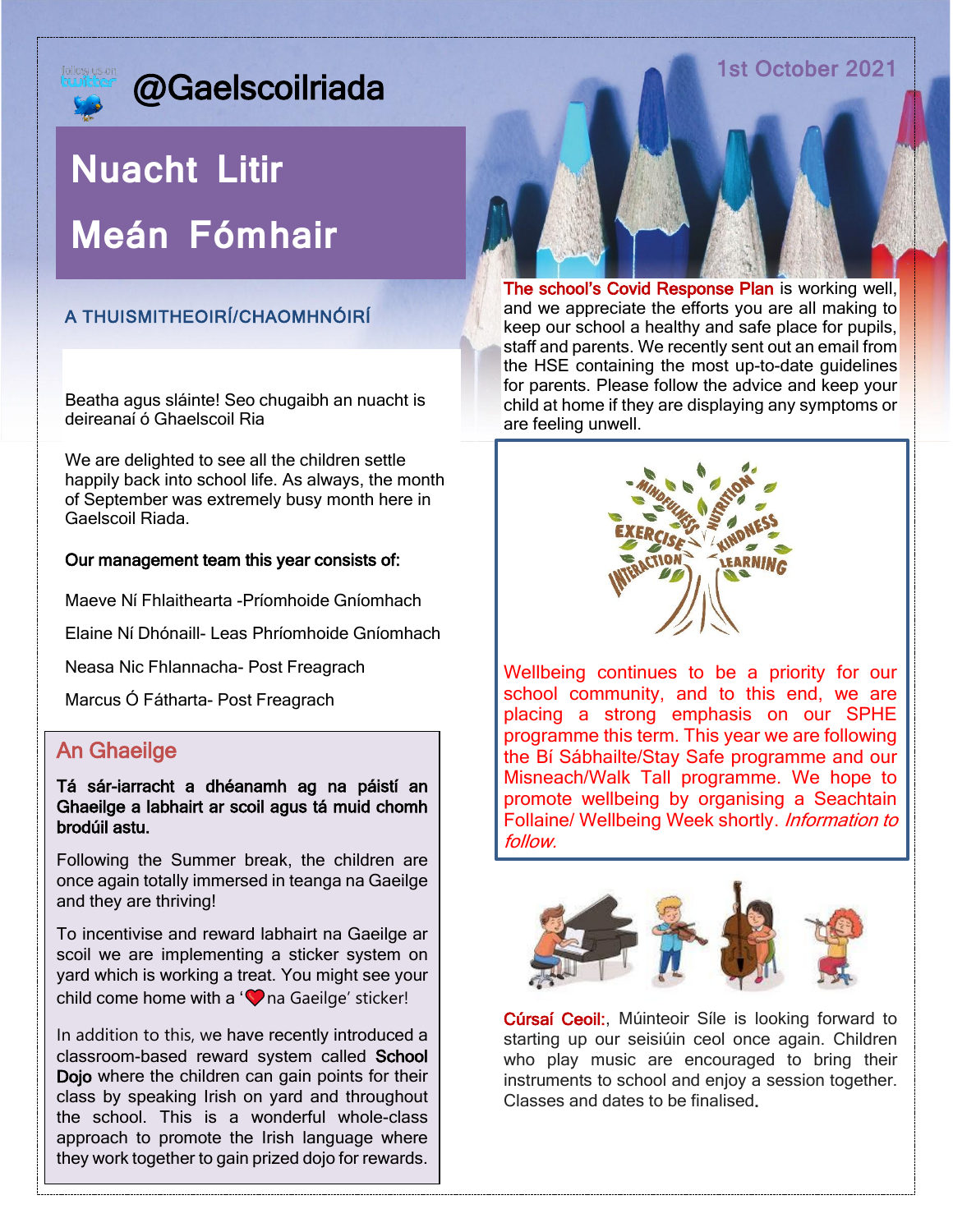#### CÚRSAÍ TEICNEOLAÍOCHTA:

Email: Your class teacher can be contacted at [name@gaelscoilriada.com.](mailto:name@gaelscoilriada.com) Please keep in regular contact with your child's teacher if you have any concerns or questions. A quick email explaining absenteeism should be sent to class teacher.

We are delighted to have Martha Fahy back teaching Coding with Scratch to our pupils again. Scratch enables children to think creatively, to reason systematically and to work collaboratively. The children love acquiring these essential skills for life in the 21st century!

Moreover, the children enjoy using the school laptops and tablets for various lessons during the school day. We are investing in additional interactive whiteboards for the classrooms which will, no doubt, enhance teaching and learning.

#### Sábháilteacht sa gCarrchlóis

Public Carpark: Some parents have expressed concerns over the safety of the carpark at the entrance to the school campus. We have informed the gardaí of our concerns. However, this is a very busy public carpark and as such it is vital that all pedestrians and drivers exercise extra vigilance during school pick-ups and dropoff times. Please be mindful not to obstruct either the bus stop or the entrances to the school grounds.



Croí na Scoile: This month, in line with our multi-denominational ethos, the children have been learning about the holiest day of the year in Judaism, Yom Kippur. In English, Yom Kippur is

translated to 'Day of Atonement' and happens 10 days after Rosh Hashanah, the Jewish New Year.

### CRUINNIÚ TUISMITHEOIR /MÚINTEOIR

Parent teacher meetings will be held on Wednesday and Thursday the 17th and 18th November. Times will be sent out closer to these dates. As always, if you wish to speak to your class teacher prior to this meeting, please email them directly to organise a suitable time.

#### AN CURACLAM TEANGA:

School Staff will engage in training based on the new Primary Language Curriculum on Friday 19<sup>th</sup> November. The Department has sanctioned a half day to be set aside for this training. Pupils will go home early that day.

Dáta: 19ú Samhain (Dé hAoine)

Am: 11.15 – Naí. Bheaga / Mhóra and siblings

11.25 – Rang 1, 2 & 3

11.30– Rang 4, 5 & 6

Seachtain Mhata: Our school has registered to take part in Maths Week 2021. The children will engage in maths activities and games that are fun and educational.

Taithí oibre: Cuireann muid fáilte mhór roimh Lisa atá ar thaithí oibre linn ó Choláiste Mhuire gan Smal. Tá sí ag obair go dian le Múinteoir Gráinne i rang na Naíonáin.

Dea-scéal: Comhghairdeas le múinteoir Tomás Ó Fátharta ar bhreith a n-iníon Líle. Guíonn muid sonas agus séan orthu.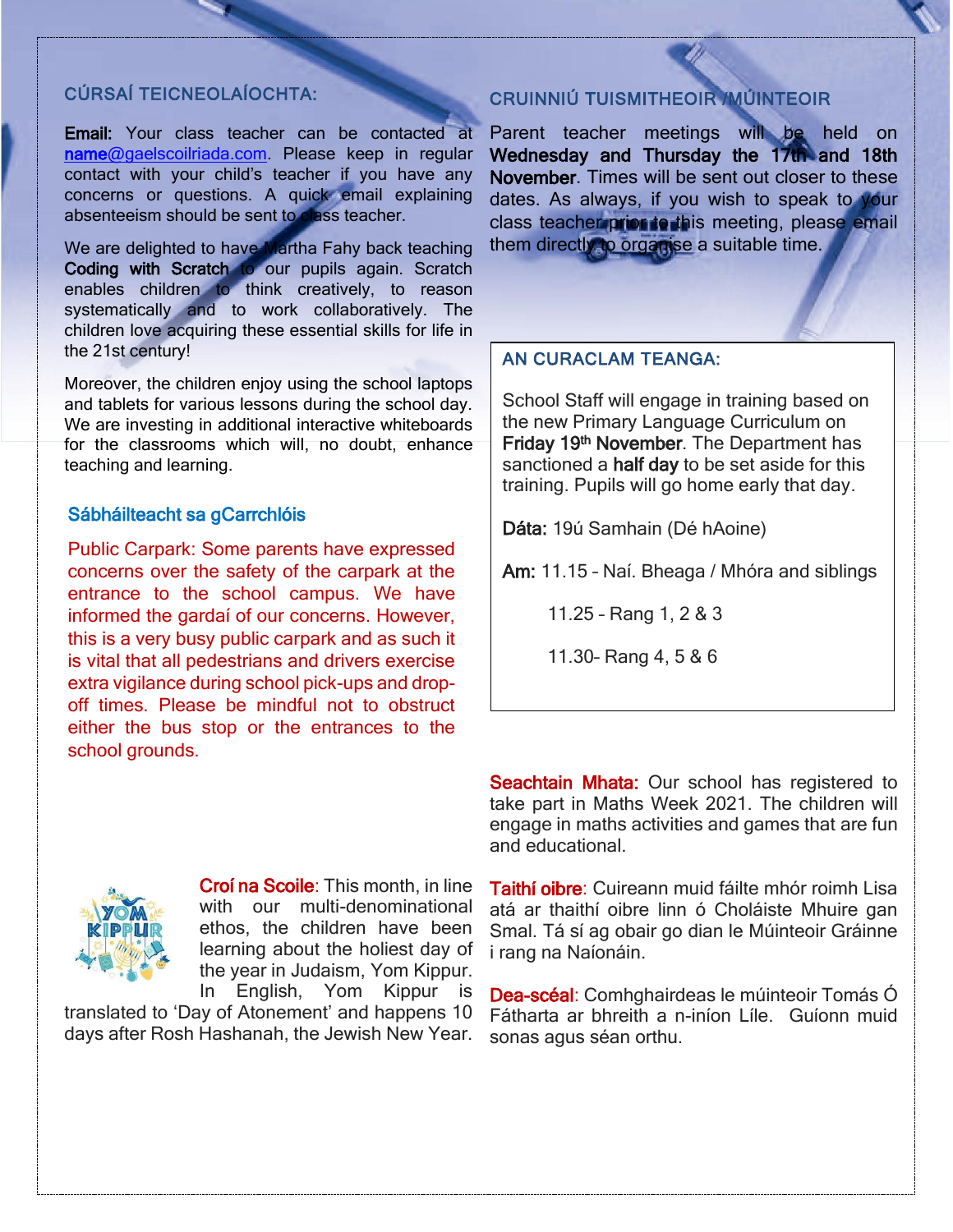### RANG 6 SÍLE

D'fhreastail Rang 6 Múinteoir Síle ar seimineár gréasáin le David Walliams ar an 20ú Méan Fhómair. D'inis David Walliams dúinn faoin slí a chuaigh sé isteach sa scríbhneoireacht agus mhinigh sé dúinn an bealach atá aige na carachtair ar fad sna scéalta a chruthú. Léigh David Walliams cúpla sliocht as a chuid scéalta dúinn agus léigh sé cúpla leathnach dá scéal nua 'Mega Monster' chomh maith! Thaithin sé go mór linn!!

Rang 6 joined a webinar in September with David Walliams. We heard about how he creates his stories. Mr. Walliams told us about the characters in his stories, and how they are inspired by ordinary people in his life. We were delighted to hear him read a few chapters from his favourite books as well as an extract from his new book 'Mega Monster'.





#### Seismeagraf

Bhí muid ag obair go crua ag cruthú ár gcuid seismeagraf féin cúpla seachtain ó shin mar chuid de STEM. Chuir muid plean le chéile ionas go raibh an seismeagraf ábalta feidhmiú i gceart. Thug muid isteach na hearraí ar scoil agus chuir muid le chéile iad. Bhí orainn cinntiú go raibh an seismeagraf ag oibriú i gceart. Bhí an-chraic againn ag obair le chéile. Seo cúpla pictiúr dúinn ag obair go crua.

We created seismographs in our STEM lesson recently. In groups we worked hard to research and create our seismograph. We had to make sure we followed the criteria, which included designing a seismograph and making sure it was no taller than 40cm. We had lots of fun creating seismographs and we are now ready to measure shaking from an earthquake.





### RANG 5 AGUS 6 PAUL

Is léir do chách go bhfuil sár-iarrachta déanta ag na daltaí i rith an chéad mhí ar ais ar scoil. Tá na daltaí tar éis dul i ngleic le hábhair dhifriúla i rith na míosa. Rinne na daltaí taighe ar ainmhí i mbaol agus chruthaigh siad tionscnaimh iontacha. Chuir na daltaí tús le *Spellings For Me* ar líne. Tá go leor ealaíne déanta acu chomh maith. Chruthaigh na daltaí ealaín spéisiúil bunaithe ar obair Andy Warhol, Kusama agus Bridget Riley. Bhreathnaíomar ar chultúr Gaelach agus cluichí Gaelacha sa rang. Bhain na daltaí an-sult as corr agus seachain na liathróidí i rith ceachtanna corpoideachais.

The pupils have made a great effort since returning to school and have settled in well. We have examined a wide range of subjects and topics. The pupils researched an endangered animal and created fantastic projects. They are also working hard online as they started Spellings For Me. We have done a lot of art in the class. The pupils created interesting artwork based on the works of Andy Warhol, Kusama and Bridget Riley. We examined Irish culture and sports in class. The pupils have also enjoyed themselves during PE lessons playing rounders and dodgeball.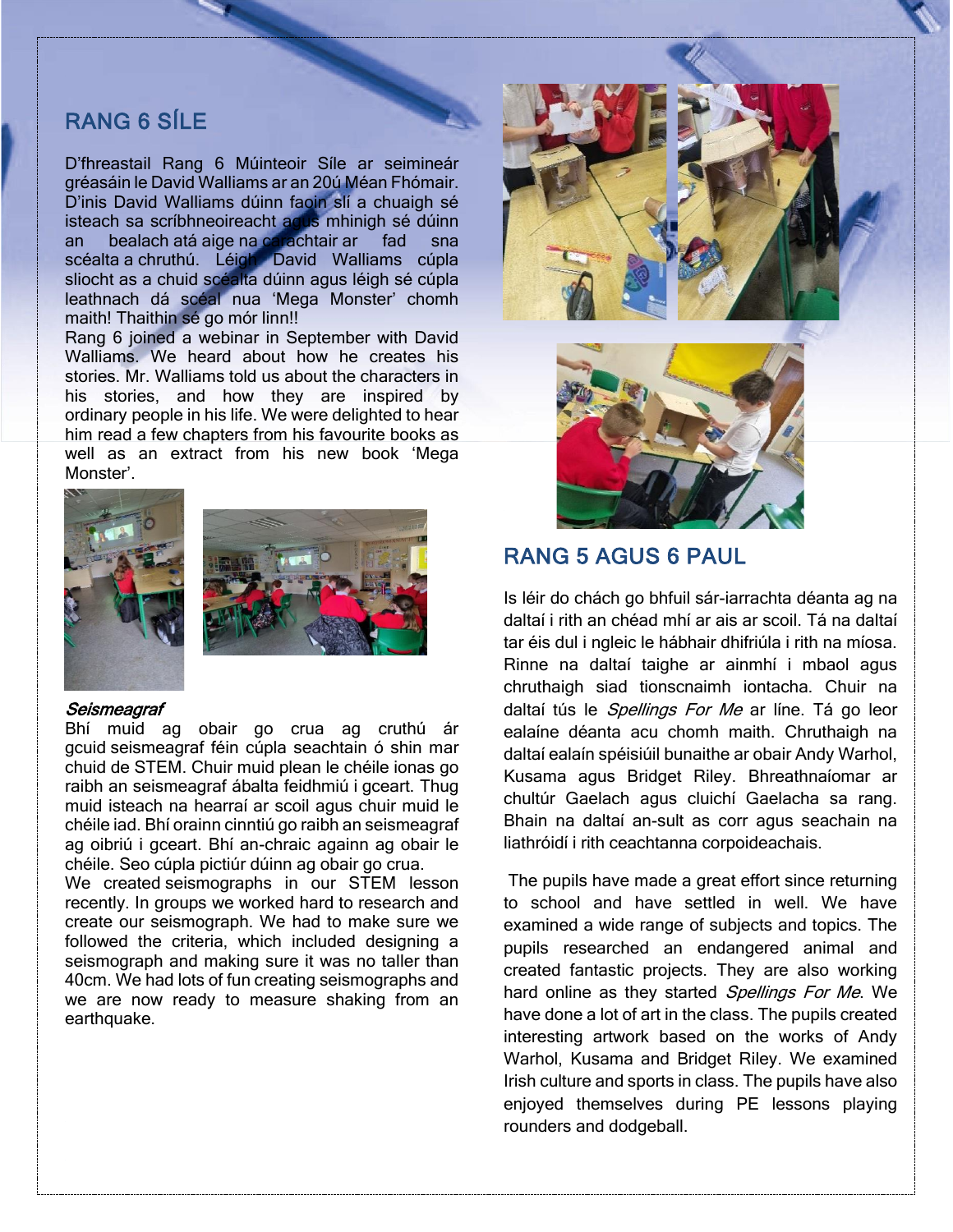### RANG 5 CAITRÍONA

Tá Rang a 5 ag obair go dian. Léamar an scéal Deirdre agus Naoise. Thaitin an scéal go mór leo. Bhíomar ag foghlaim faoi na Ceiltigh freisin. Cathain a tháinig siad go hÉirinn agus cad a thug siad leo. Thosaíomar ag léamh " The Boy in the Striped pyjamas. Tá roinnt ealaín le feiceáil ar Teams. Rinne na páistí an-jab.



Rang 5 are working very hard all month. We really enjoyed reading the story 'Deirdre agus Naoise' together. We are now reading the novel 'The Boy in the Striped Pyjamas'. During our history lessons we learned all about the Celts' arrival in Ireland and the impact they had

on our culture. Keep an eye on our Class Teams account for photos of art and class work.

### RANG 4 TOMÁS

Dia dhaoibh ar fad,

Fáilte is fiche ar ais ar scoil. Tá obair iontach déanta ag Rang a 4 le cúpla seachtain anuas. D'fhoghlamar faoina Ilchríocha difriúla atá ar domhan agus rinne gach bord tionscnamh beag faoi Ilchríoch áirithe. Bhailigh na daltaí píosaí eolais, a bhí thar a bheidh súimiúil, agus fuair muid deis na ríomhairí scoile a úsáid chun taighde a dhéanamh agus ár bpíosaí a chlóscríobh. D'fhoghlamar ar fad óna chéile (múinteoir Tomás san áireamh). D'fhéachamar ar an bhFéile Giúdach Yom Kippur. Bhí go leor réamheolas ag na daltaí faoi agus rinne na siad "shofar" as cré mar chuid don ealaín. Tá na daltaí ag obair go díograsach ó tháinig muid ar ais agus tá muid ag súil go mór leis an scoil bhliain amach romhainn. Maith sibh Rang a 4.  $\odot$ 

Rang 4 have been very busy this month. We identified the 7 Continents of the World; During group work the children worked on projects based on their Continent of choice. We used the school laptops to do our research and to document our finding. We learned about Yom Kipper, the holiest

day of the Jewish year. We created the 'Shofar' horn using clay during our Art lesson

### RANG 4 RÓNÁN

Dia Dhaoibh,

Faoi láthair na huaire tá Rang 4 ag obair ar thionscadal Eolaíochta "Crainn na hÉireann". Tá muid ag féachaint ar chrainn duillsilteach (deciduous) inár gceantar go háirithe. Le cúpla seachtain anuas tá na páistí tar éis dulleoga agus síolta éagsúla a thabhairt isteach ar scoil, a bhailigh said sa gceantar chun cur leis an bord Dúlra sa rang. Le cúnamh Dé tá sé ar intinn ag an dá Rang 4 cuairt a thabhairt ar Choill Mhuine Mhéa an tseachtain seo chugainn. Is breá leis na páistí an dúlra agus gach a bhaineann leis.

Currently Rang 4 are working on a science project "Crainn na hÉireann". We are focusing on deciduous trees in the community. For the past couple of weeks, the children have been bringing in leaves and seeds that they have collected from home. These have been put on display on our Nature Table. Weather permitting, we hope to pay a visit to Monivea Woods next week with Múinteoir Tómas's 4th class.

### RANG 3 LOUISE

Tá Rang 3 ag socrú isteach ar an scoil arís agus ag baint taitneamh as an obair.

Rang a 3 are settling back into school and are enjoying the work!

Seo cúpla rud atá ar bhun againn:

- Ealaín álainn: Rinne muid staidéar ar an ealaíontóir cáiliúil Pablo Picasso. After studying his works, Rang a 3 created self-portraits in the style of Pablo Picasso.
- DEAR Time: We are enjoying our reading time DEAR (Drop Everything and Read) for 10 minutes each day to improve on English reading and literacy skills.
- Tionscnamh staire 'Mo Scéal go dtí Seo': Thaitin an tionscnamh staire seo go mór leis an rang. The children created timelines of their lives so far using old photographs, with captions and dates.